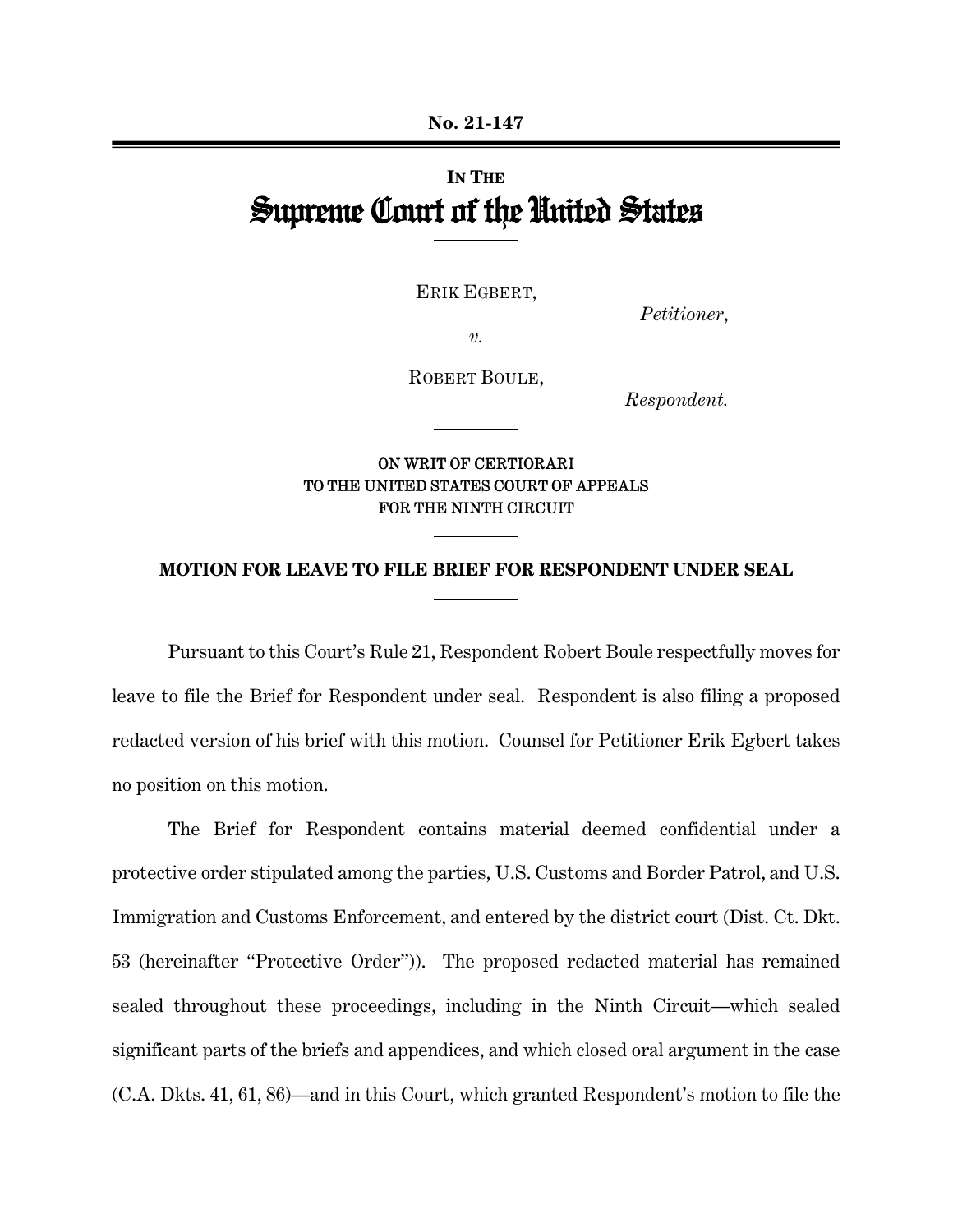brief in opposition under seal, as well as Respondent's motion to file the Joint Appendix under seal.

The Protective Order, which remains in force (Protective Order ¶ 10), explicitly protects as confidential and limits the disclosure of "internal CBP and ICE records, including but not limited to personnel records, … law enforcement records, investigative records, [and] … disciplinary records;" "Agent Egbert's employment records, including … materials created during any internal-affairs investigation, and any disciplinary records;" and "any information that the producing party is obligated by contract or state or federal law to keep confidential," among other types of information. *Id.* ¶ 2. The Protective Order indicates that it is to be interpreted broadly: "The protections conferred by this agreement cover not only confidential material … but also (1) any information copied or extracted from confidential material; (2) all copies, excerpts, summaries, or compilations of confidential material; and (3) any testimony, conversations, or presentations by parties or their counsel that might reveal confidential material." *Id.* ¶ 3. The proposed redacted material is plainly confidential under the terms of the Protective Order. In addition to being protected by the Protective Order, the United States has asserted law enforcement privilege over this material. *See* Dist. Ct. Dkts. 115, 117-119 (explaining why this material should remain sealed); *see also* C.A. Dkt. 29, Ex. 6. The undersigned counsel has conferred with counsel for the United States, and the United States supports continuing to maintain the information under seal in this Court at this time.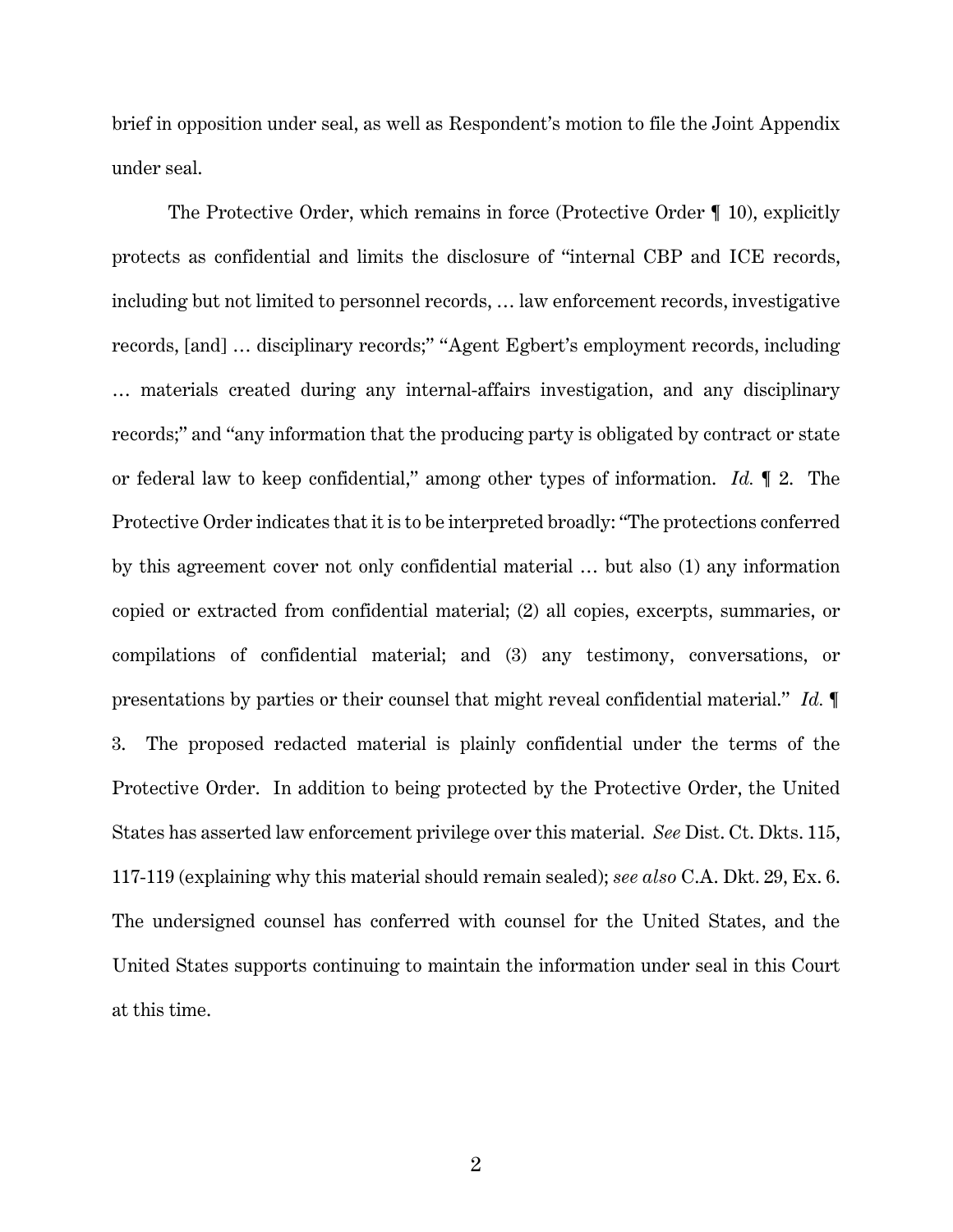For the foregoing reasons, the motion to file the Brief for Respondent under seal should be granted.

Respectfully submitted,

Felicia H. Ellsworth PLT

 FELICIA H. ELLSWORTH *Counsel of Record* WILMER CUTLER PICKERING HALE AND DORR LLP 60 State Street Boston, MA 02109 (617) 526-6687 Felicia.Ellsworth@wilmerhale.com

*Counsel for Respondent Robert Boule*

JANUARY 19, 2022